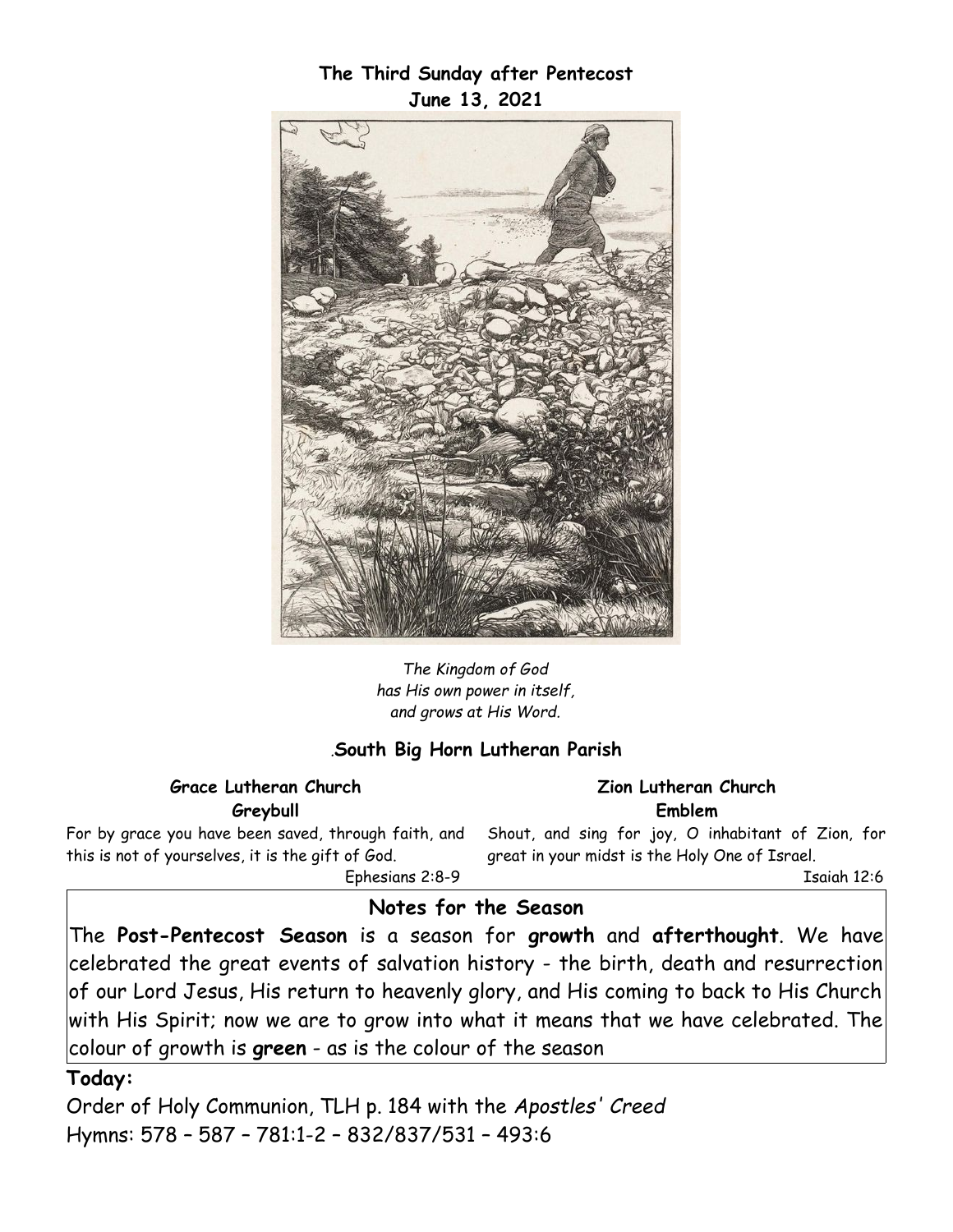# **About Holy Communion**

In the Sacrament we are made one with the risen Christ, and with each other. According to Holy Scripture, oneness in faith and confession is a precondition for such unity. As such, only Christians who share our faith and confession, and who therefore belong to congregations in the fellowship of the Lutheran Church-Missouri Synod, will commune in our church. **Visitors wishing to receive the sacrament** -  $|{\sf please}$  speak with Pastor prior to the service. We ask that our guests be respectful of $|$ our faith. **We sincerely welcome our visitors**; we assure you that we uphold this practice *also* out of concern for *your* spiritual welfare, and that our Pastor would love to study Scripture with you and help you embrace the full counsel of God, so that we can celebrate the Sacrament in a manner pleasing to God and beneficial for us all.

## **Just so we do not forget:**

*Thy Kingdom come. What does this mean?*

The Kingdom of God certainly comes by itself without our prayer, but we pray in this petition that it may come to us also.

*How does God's Kingdom come?*

God's Kingdom comes when our heavenly Father gives us His Holy Spirit, so that by His grace we believe His holy Word and lead godly lives here in time and there in eternity. *Of the Small Catechism*

**This is our faith** *– from the Confessions of our Church*

So, until the Last Day, the Holy Spirit abides with the holy congregation or Christendom. Through this congregation He brings us to Christ and He teaches and preaches to us the Word. By the Word He works and promotes sanctification, causing this congregation daily to grow and to become strong in the faith and its fruit, which He produces. *Of the Large Catechism*

**A different Worship service:** On Tuesday, June 15, the Pastors of the Yellowstone Circuit shall meet at Grace. The meeting will begin at 10 am. with Communion worship. This particular service will follow a ritual based on the ancient Saint John Chrysostom Liturgy, which is the one being used by most Eastern Orthodox churches, although modified to more accurately reflect the Gospel. The members of the congregations are invited to this service – as all worship conducted in our churches is, by all right, the worship of the congregation!

**A Life Thought from Lutherans For Life:** The teachings of Jesus frequently smile at the mention of seeds (Mark 4:26, 31). The Lord likes how tiny and inactive things leave Him ample room to work life. Since He holds inanimate objects in such high regard, what exhilaration must He have over embryonic human beings! Declaring God's kingdom means defending the unborn.